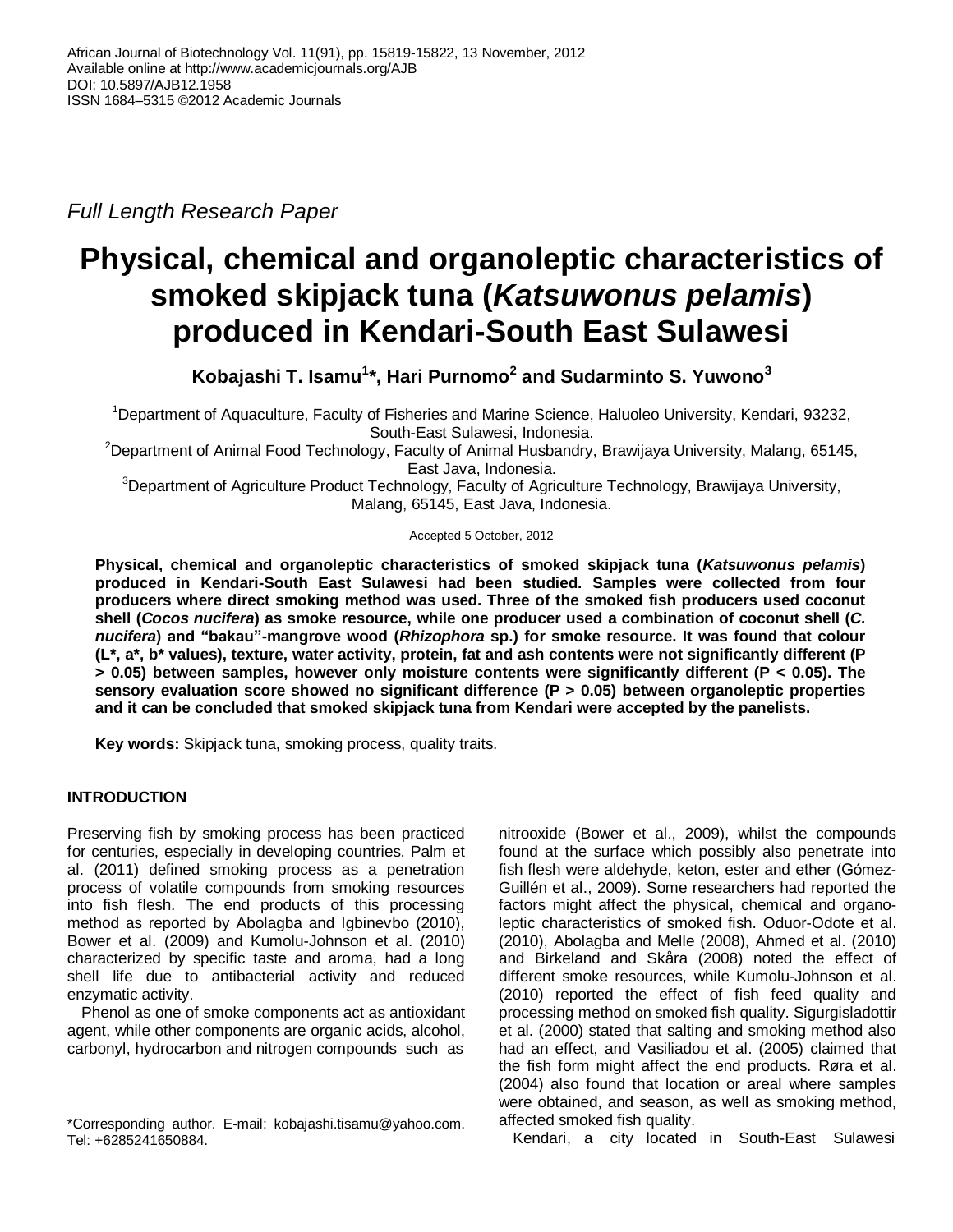|                      | <b>Producers</b>             |                         |                               |                               |  |  |
|----------------------|------------------------------|-------------------------|-------------------------------|-------------------------------|--|--|
| <b>Parameter</b>     |                              | 2                       | 3                             | 4                             |  |  |
| $\mathsf{I}^*$       | $40.40 \pm 7.68^a$           | $45.38 + 4.05^a$        | $42.07 \pm 1.09^a$            | 44.90±3.29 <sup>a</sup>       |  |  |
| $a^*$                | $12.15 \pm 1.79^a$           | $13.42 \pm 0.68^a$      | $11.93 \pm 1.15^a$            | 11.98±1.97 <sup>a</sup>       |  |  |
| $b^*$                | $14.53 \pm 5.53^a$           | $17.65 \pm 1.73^a$      | $14.10 \pm 2.26$ <sup>a</sup> | $14.53 \pm 3.93^a$            |  |  |
| Texture (N)          | $9.33 \pm 3.95^a$            | $7.30 \pm 1.10^a$       | $6.17 \pm 3.39$ <sup>a</sup>  | $10.10\pm3.63^a$              |  |  |
| $a_{w}$              | $0.93 \pm 0.01^a$            | $0.95 \pm 0.01^a$       | $0.95 \pm 0.01^a$             | $0.94 \pm 0.01^a$             |  |  |
| Moisture content (%) | $65.00 \pm 1.59^{\circ}$     | 63.46 $\pm$ 0.90 $^{a}$ | $65.29 \pm 2.66^a$            | 68.47 $\pm$ 1.51 <sup>b</sup> |  |  |
| Protein content (%)  | $28.13 \pm 1.44^a$           | 28.80±2.28 <sup>a</sup> | $27.27 \pm 0.26^a$            | 26.42±2.09 <sup>a</sup>       |  |  |
| Fat content (%)      | $4.30 \pm 0.84$ <sup>a</sup> | $3.75 \pm 0.59^a$       | $4.07 \pm 0.34$ <sup>a</sup>  | $3.70 \pm 0.84^a$             |  |  |
| Ash content (%)      | $1.61 \pm 0.11^a$            | $1.62 \pm 0.01^a$       | $1.58 \pm 0.12^a$             | $1.48 \pm 0.03^a$             |  |  |

| <b>Table 1.</b> Means of physical and chemical characteristics of smoked skipjack tuna produced in |  |  |  |  |  |  |
|----------------------------------------------------------------------------------------------------|--|--|--|--|--|--|
| Kendari city.                                                                                      |  |  |  |  |  |  |

Means ± standard deviation followed by the same superscripts in the same row were not significantly different  $(P > 0.05)$ ; L<sup>\*</sup> (lightness), a<sup>\*</sup> (redness), b<sup>\*</sup> (yellowness).

Province, is one of smoked fish producers, and skipjack tuna (*K. pelamis*) is the major fish smoked in this area. In general, this species are very popular as omega 3 (polyunsaturated fatty acids/ω-3 PUFA) resources, as noted by Chin and Dart (1995), where this fatty acid has a health benefit. Although an intensive studies has been carried out on the effect of smoking process on quality traits of different fish species (Swastawati, 2004; Koral et al., 2010; Kumolu-Johnson et al., 2010; Vasiliadou et al., 2005; Gόmez-Guillén et al., 2009; Olabemiwo et al., 2011; Sigurgisladottir et al., 2000; Ahmed et al., 2010; Stephen et al., 2010; Oduor-Odote et al., 2010; Fuentes et al., 2010), however the information of quality traits of smoked skipjack tuna (*K. pelamis*) produced in Kendari-South East Sulawesi are very scarce. Therefore, the aim of this study was to find out the physical, chemical and organoleptic characteristics of smoked skipjack tuna produced in Kendari.

## **MATERIALS AND METHODS**

#### **Samples collection**

Smoked skipjack tuna fish samples were obtained from four different smoked fish processors in Kendari city, and from each producer were bought 1 to 2 kg smoked fish. These samples were bought three times at seven days interval, and before laboratory analysis, smoked fish samples were packed in polyethylene pouches and stored at 4°C according to the method of Fuentes et al. (2010) and Wretling et al. (2010).

#### **Laboratory analysis**

Colour of smoked fish samples were measured using color reader CR-10 (Konica Minolta Sensing, Japan) following the method as described by Fuentes et al. (2010), texture as tensile strength were measured using Instrument/Digital Force Gauge (Imada/ZP-200N, Japan) following the method as described by Gόmez-Guillén et al. (2009). Water activity  $(a_w)$  of samples were measured following the method as described by Fuentes et al. (2010) using  $a_w$  meter (Pawkit, Decagon Pullman WA 99163, USA). Moisture, protein, fat and ash contents were determined following the methods no. 950.46, 992.15, 960.39, and 938.08 (AOAC, 2005), respectively. Organoleptic test was carried out after the samples were kept for 1.5 h at room temperature before served to the panelists. Hedonic scale scoring  $(1 =$  dislike very much up to  $7 =$  like very much) method and 30 untrained panelists were used to test the samples.

## **Statistical analysis**

Data obtained were analyzed using one-way analysis of variance (ANOVA) followed by Duncan Multiple Range Test, using Microsoft Excel. Data were expressed as mean of three determinations ± standard deviation, and a significance difference was considered at the level of P < 0.05 (Yitnosumarto, 1991) while data of organoleptic test were analyzed using non-parametric of Friedman test according to Steel and Torrie (1993).

# **RESULTS AND DISCUSSION**

The physical and chemical characteristics of smoked skipjack tuna obtained from different smoked fish producers in Kendari city are presented in Table 1. From the point of view of colour, it was found that there was no significant difference  $(P > 0.05)$  of smoked fish colour. The lightness (L\*) values of samples were in the range of 40.40 to 45.38, a\* value was 11.93 to 13.42 and b\* value was 14.10 to 17.65.

Data in Table 1 showed there was no significant difference  $(P > 0.05)$  between samples obtained from different producers. Fuentes et al. (2010) and Røra et al. (2004) noted that thickness of fish slice, location or area where samples obtained as well as season during fish harvesting and smoking method used with smoked resources were some factors affecting end product's colour. Birkeland and Skåra (2008) reported that salmon fish fillet smoked with oak wood had an  $L^*$  value 39.9; a\* value 7.7 and b\* value 18.1. The differences of L\*, a\* and b\* values of samples used in some researches were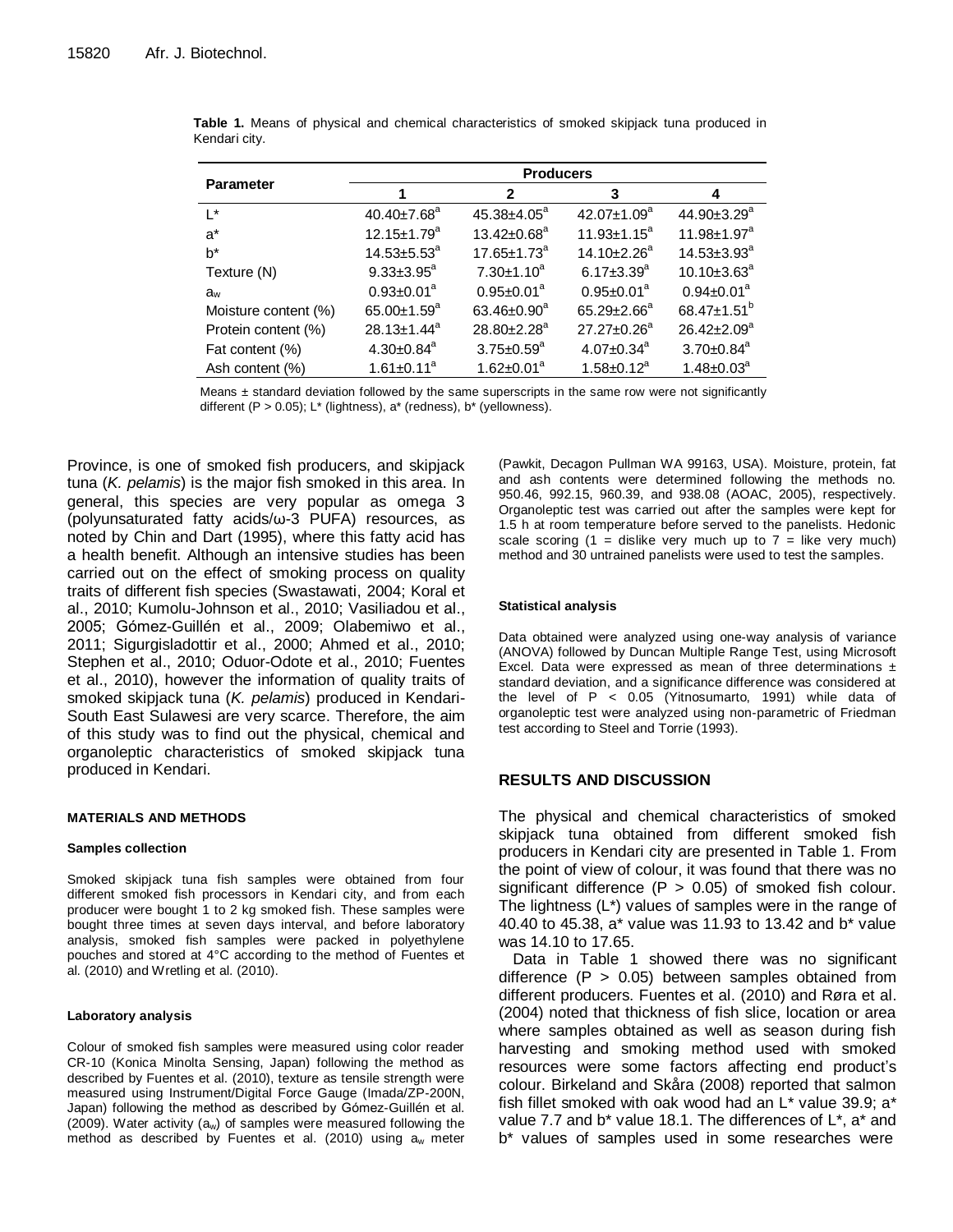|                  | <b>Producer</b>              |                              |                              |                              |  |  |
|------------------|------------------------------|------------------------------|------------------------------|------------------------------|--|--|
| <b>Parameter</b> |                              |                              |                              |                              |  |  |
| Colour           | $4.38 \pm 0.45$ <sup>a</sup> | $4.17 \pm 0.22$ <sup>a</sup> | $4.70 \pm 0.32^b$            | $4.91 \pm 0.30^c$            |  |  |
| Taste            | $3.68 \pm 0.41$ <sup>a</sup> | $4.22 + 0.34^{b}$            | $4.64 + 0.39^c$              | $4.88 \pm 0.24$ <sup>d</sup> |  |  |
| Texture          | $3.91 \pm 0.59$ <sup>a</sup> | $4.44 \pm 0.40^b$            | $4.74 \pm 0.53$ <sup>c</sup> | $4.82 \pm 0.28$ <sup>d</sup> |  |  |
| Aroma            | $4.43 \pm 0.55$ <sup>a</sup> | $4.73 \pm 0.15^a$            | $4.79 \pm 0.07$ <sup>a</sup> | $5.10 \pm 0.06^{\circ}$      |  |  |

**Table 2.** Panelists score of smoked skipjack tuna produced in Kendari City.

Score ± standard deviations followed by same superscript at the same row were not significant different (P > 0.05).

possibly due to smoke composition, oxidation and polimerisation of smoke components and reaction between smoke components and fish protein in the different smoking methods.

The texture measurements of samples showed a range between 6.17 to 10.10 N and there were no significant differences ( $P > 0.05$ ) between samples from different producers. Although Gόmez-Guillén et al. (2009) found that the texture of different smoked fish (dolphinfish, blue whiting, fatty sardine, lean sardine) were in the range of 15 to 27 N at different storage time. Andersen et al. (1997) noted that the possible factor affecting the difference in texture measurement values was fat content, however Mørkøre et al. (2001) reported that smoked Atlantic salmon texture was not related to its fat content. Sigurgisladottir et al. (2000) stated that location and season where fish was harvested and processing steps, gave more significant effect on texture of end product.

While  $a_w$  value of samples were 0.93 to 0.95, moisture content was 63.46 to 68.47%, protein content 26.42 to 28.80%, fat content 3.70 to 4.30% and ash content 1.48 to 1.62%. However, only moisture content of samples was significantly different ( $P < 0.05$ ). Results of this study were slightly different than the one reported by Fuentes et al. (2010) that is, smoked tuna in Spain had an  $a_w$ value of 0.922 to 0.958, moisture content 58.6 to 66.2%, protein content 15.4 to 31.5%, fat content 1.4 to 3.8% and ash content 6.1 to 7.5%. It is believed that the differences were due to quality of fresh fish as well as smoking method used. However, Cardinal et al. (2001) suggested moisture content of smoked fish should be less than 65%.

In this study, only smoked skipjack tuna from producers number 1 (65.00%) and number 2 (63.46%) were in the recommended moisture content. Ahmed et al. (2010) reported the relation of smoked fish protein, fat and ash content increased with decreased amount of moisture content during smoking process. In this study, ash content of samples was in the range of 1.48 to 1.62%, it could be classified as low ash content and this is due to the process where salt was not added and reduction of its moisture content.

The organoleptic characteristics of these samples were not significantly different ( $P > 0.05$ ) between producers, where majority of panelists gave score of around 4, which means either like nor dislike the products. However, panelists also showed their slightly dislike on texture and taste of smoked skipjack tuna from producer number 1, although from aroma point of view, panelists gave score 5 (slightly like) on aroma of samples from producers number 4 (Table 2).

According to Simko (2005), some factors such as physico-chemical quality of fresh fish, age, sex and season variation, and smoking process itself (smoke resources, smoke components, smoking temperature, humidity, time of smoking process and smoke density) could affect the organoleptic properties of end product while Giullén and Manzanos (2002) also noted that consumers food habit as well as traditional acceptance of food in each region also gave an effect on consumers preference.

Kjällstrand and Petersson (2001), Oduor-Odote et al. (2010), Jónsdóttir et al. (2008), Martinez et al. (2007) and Cardinal et al. (2006) reported that fenol and carbonyl compounds play an important role in taste of smoked fish, such as guaiacol and syringol as phenolic comounds gave a specific organoleptic characteristic. This components combined with different smoking technique also directly affected the organoleptic properties of smoked fish. Beside phenolic compounds, there was also possibility of interaction of carbonyl from smoke and protein which had an effect on the colour of smoked fish. It was also found that different variety of volatile compounds could give a variety of taste to end product as well.

# **Conclusion**

Smoked skipjack tuna in Kendari city had similar physical, chemical and organoleptic characteristics due to similar smoke resources mainly coconut shell. However, as organoleptic test score showed that in overall, it was evaluated as average acceptability, therefore it is recommended to use different smoke resources to improve especially the organoleptic characteristics of end products.

## **REFERENCES**

Abolagba OJ, Igbinevbo EE (2010). Microbial load of fresh and smoked